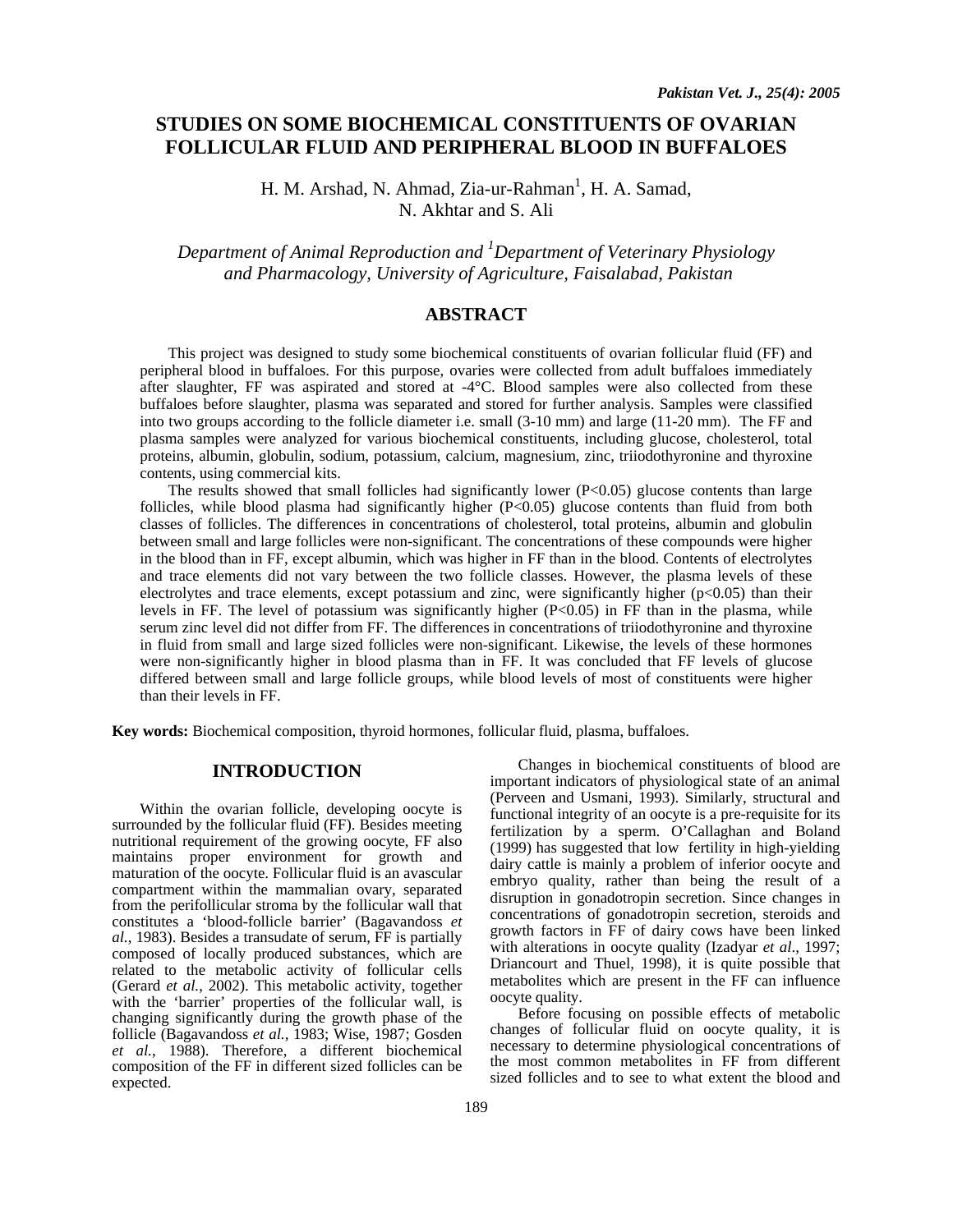FF levels of these metabolites are correlated. Therefore, the present project was planned to study some biochemical, hormonal and trace elements profiles of fluid collected from follicles of different sizes. Attempts were also made to determine if there is any relationship between biochemical, hormonal and trace elements profiles of plasma with those of FF.

# **MATERIALS AND METHODS**

#### **Collection of ovaries**

Ovaries of buffaloes slaughtered during the period from March to June, 2004 were collected. These ovaries were wrapped in plastic sheets, placed in an icebox and taken to the laboratory within 2 hours after slaughter. No pre-slaughter information regarding the nutritional or reproductive status of these buffaloes was available.

### **Ovarian examination**

Each ovary was examined for the presence of Graafian follicles. The diameter of various follicles (3- 20 mm in diameter) present on each ovary was measured with the help of vernier calipers. These follicles were placed in two groups according to their diameter, i.e. small (3-10 mm) and large (11-20 mm). Then fluid from each follicle was aspirated with the help of a disposable sterilized insulin syringe. For each buffalo and follicle class, a different needle and syringe was used. The fluid collected from various small follicles of each group from the same animal was pooled. Thus, a total of 20 samples, with 10 samples for each group, were available for analysis. This fluid was stored at –4°C for further analysis.

### **Collection of blood samples**

About 10 ml of jugular blood samples were collected from each buffalo at the time of slaughter in a test tube containing EDTA (ethylene diamine tetra acetic acid) as an anticoagulant. These tubes were placed in an icebox and carried to the laboratory. In the laboratory, these samples were centrifuged at 3000 rpm for 10 minutes, the plasma was separated and stored at  $-4$ °C for further analysis.

#### **Biochemical analysis**

The FF and blood plasma samples were analyzed<br>various biochemical metabolites (glucose, for various biochemical metabolites cholesterol, total proteins, albumin and globulin), electrolytes and trace elements (sodium, potassium, calcium, magnesium and zinc) and thyroid hormones (triiodothyronine and thyroxine), using appropriate commercial kits. Glucose was determined by following enzymatic kinetic colorimetric test. Cholesterol contents were measured by using enzymatic colorimetric method of Linear Chemic B279. Total protein contents were measured through colorimetric method using total proteins kit (Cat No. 530, Bio Rays). Albumin was measured by colorimetric method, using albumin kit (Cat. No. 530, BioRays). The globulin

concentrations in FF and plasma were measured by subtracting albumin concentration from total proteins concentration.

Follicular fluid and blood plasma samples were also analyzed for electrolytes and trace elements. For this purpose, samples were subjected to wet digestion following method of Richards (1968). Concentrations of sodium and potassium were determined using the flame photometric method, while concentrations of zinc, calcium and magnesium were measured using atomic absorption photometer. Triiodothyronine and thyroxine concentrations were determined by using enzyme immunoassay kits (BioCheck BC-1007).

### **Statistical analysis**

The mean values  $(\pm \text{ SE})$  for concentrations of various biochemical constituents of follicular fluid of small and large follicles and the blood plasma were computed. In order to see the magnitude of variation in concentrations of various biochemical constituents of FF and plasma, the data were subjected to one-way analysis of variance using completely randomized design (Steel and Torrie, 1982). Significance between means was tested using Duncan Multiple Range Test.

# **RESULTS AND DISCUSSION**

Mean concentrations of various biochemical constituents in fluid from small and large follicles and blood plasma are given in Table 1.

### **Glucose**

The overall mean concentration of glucose in blood plasma was  $123.55 \pm 3.5$  mg/dL. Serum glucose concentration determined in buffaloes by Majeed *et al.* (1990) was 40.46 mg/d, which is much lower than the value observed in the present study. In a later study, Shahzada (1995) confirmed the above observation, as he recorded the serum glucose concentration of  $40.93 \pm$ 26.34 mg/dL in healthy buffaloes. The difference in the plasma glucose levels of buffaloes among these studies might be due to differences in the nutritional status of animals used in these studies. Moreover, the experimental protocol adopted in different experiments can also affect the results.

Fluid from small follicles had significantly lower (P<0.05) glucose concentration (30.75  $\pm$  5.50 mg/dL) than that from large follicles  $(42.95 \pm 4.54 \text{ mg/dL})$ . This shows that glucose concentration increases as the follicle diameter increases. Similar observations were made by Landau *et al.* (2000), who reported that preovulatory and subordinate follicles contained 1.02 and 0.450 mg/mL of glucose, respectively (P<0.0001). Leroy *et al.* (2004) also observed an increase in FF glucose level, and a decrease in its metabolite lactate, as follicular size increased. This could mean that glucose metabolism is less intense in larger follicles as compared with smaller ones, resulting in lower consumption of glucose from fluid of large follicles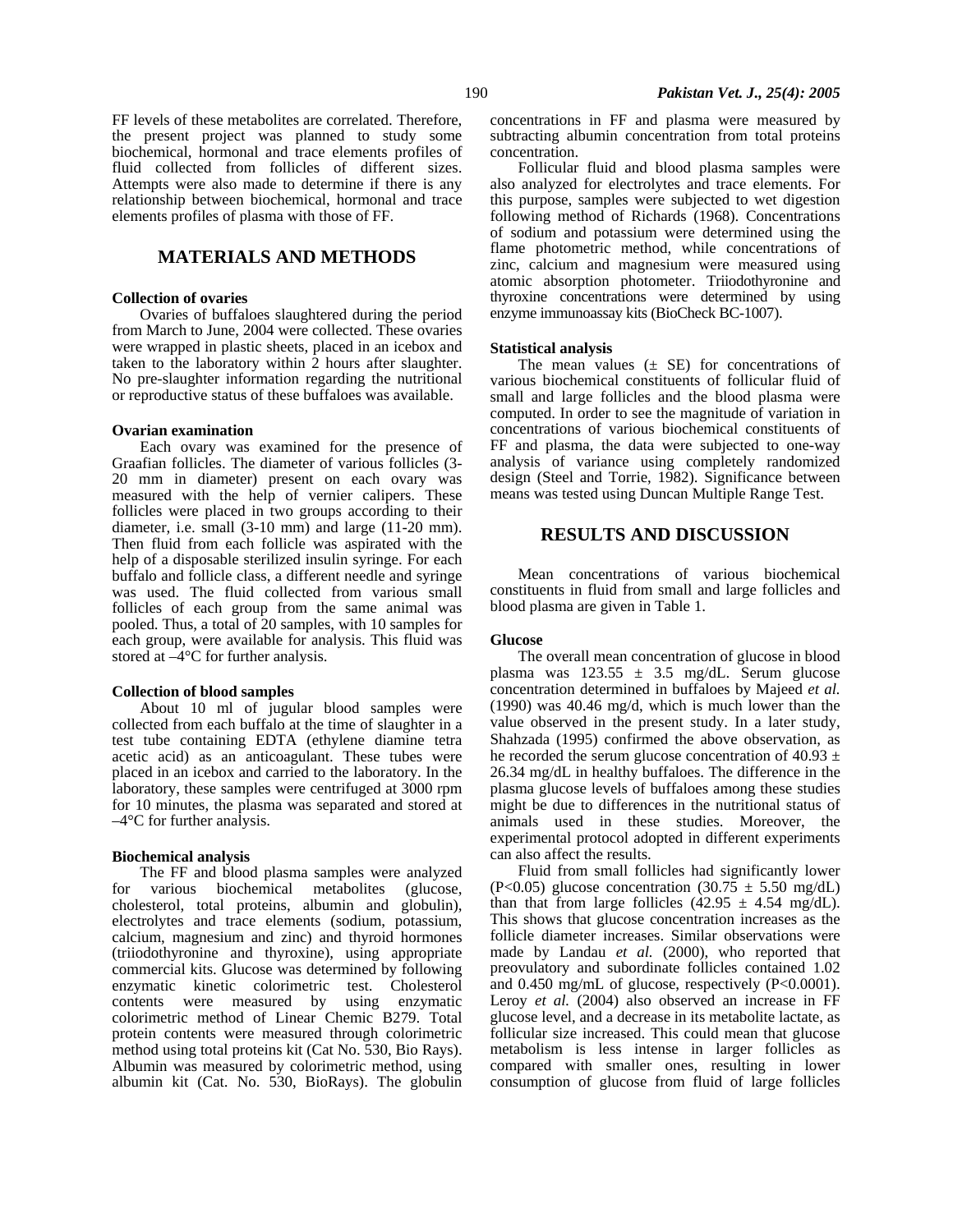**Table 1: Mean (± SE) concentrations of various biochemical constituents in fluid from small and large follicles and blood plasma in buffaloes** 

| <u>UNIVERSITY IN STRAND WILL BILLY BILLION IN BUILDING</u> |                        |                    |                     |
|------------------------------------------------------------|------------------------|--------------------|---------------------|
| <b>Biochemical constituents</b>                            | <b>Small follicles</b> | Large follicles    | <b>Blood plasma</b> |
| Glucose (mg/dL)                                            | $30.75 \pm 5.50c$      | $42.95 \pm 4.54b$  | $123.55 \pm 3.51a$  |
| Cholesterol (mg/dL)                                        | $102.12 \pm 4.11b$     | $108.19 \pm 5.25b$ | $134.30 \pm 4.55a$  |
| Total proteins (g/dL)                                      | $6.30 \pm 0.32b$       | $6.41 \pm 0.30b$   | $7.68 \pm 0.34a$    |
| Albumin (g/dL)                                             | $3.94 \pm 0.26a$       | $4.10 \pm 0.14a$   | $3.26 \pm 0.14b$    |
| Globulin (g/dL)                                            | $2.82 \pm 0.31$        | $2.43 \pm 0.24b$   | $4.39 \pm 0.39a$    |
| Sodium (mg/dL)                                             | $33.31 \pm 0.76b$      | $35.18 \pm 0.77b$  | $47.24 \pm 0.56a$   |
| Potassium (mg/dL)                                          | $4.94 \pm 0.10a$       | $4.98 \pm 0.09a$   | $4.57 \pm 0.04b$    |
| Calcium (mg/dL)                                            | $3.11 \pm 0.29b$       | $2.72 \pm 0.07$    | $3.84 \pm 0.13a$    |
| Magnesium (mg/dL)                                          | $5.07 \pm 0.19b$       | $5.22 \pm 0.23b$   | $8.02 \pm 0.30a$    |
| $Zinc$ (mg/dL)                                             | $0.14 \pm 0.02a$       | $0.22 \pm 0.05a$   | $0.31 \pm 0.09a$    |
| $T3$ (ng/mL)                                               | $3.28 \pm 0.30a$       | $2.90 \pm 0.26a$   | $2.48 \pm 0.31a$    |
| $T4$ (ug/dL)                                               | $14.96 \pm 0.97a$      | $16.10 \pm 1.09a$  | $14.00 \pm 1.47a$   |
| .<br>.                                                     | .                      |                    |                     |

Values with different letters within a row differ significantly (p<0.05).

(Leroy *et al.,* 2004). An increasing amount of FF is a second explanation for the increase in glucose in large follicles, since in large follicles a relatively smaller number of granulosa cells consume glucose from a relatively larger amount of FF (McNatty *et al.,* 1978; Gosden *et al.,* 1988). An other reason for higher glucose content in large follicles could be the increased permeability of the blood follicle barrier during follicular growth (Bagavandoss *et al.,* 1983). Consequently, equilibrium between the vascular component and FF can be achieved more easily in larger than small follicles (Leroy *et al.,* 2004).

The results of the present study also indicated that the glucose level in blood plasma was significantly higher (P<0.05) than the FF in both the groups (Table 1). This implies that the principal source of FF glucose is blood and very little glucose, if any, is synthesized locally by the granulosa cells of follicles. Leese and Lenton (1990) has stated that glucose and lactate concentrations in FF in women is a result of both glycolysis taking place in mural granulosa cells and influx of same molecules from the plasma into the fluid. Leroy *et al.* (2004) also observed that the concentration of glucose in FF of small follicles was less than half of the level found in serum but only 21 percent lower in large follicles.

### **Cholesterol**

Cholesterol plays a significant role in the physiology of the ovary, as it is the precursor of steroid hormones secreted by this organ. In the present study, cholesterol concentrations in FF of large follicles were higher than that of small follicles, however, the difference was non-significant (Table 1). These results are not in agreement to those reported for dairy cows by Leroy *et al.* (2004), who observed a significant increase of the total cholesterol contents from small to large follicles. Whether this discrepancy is due to species differences, or otherwise, is not clear.

Leroy *et al.* (2004) also noted that serum concentrations of cholesterol were significantly higher (P<0.05) than in small, medium and large sized follicles. The average cholesterol levels in all follicular classes were 41 percent of level found in serum. Similar findings were observed in the present study, where plasma cholesterol level was higher  $(P<0.05)$  than that found in small or large follicles.

The mean cholesterol concentration in plasma of buffaloes observed in this study was  $134.30 \pm 4.55$ mg/dL. Shahzada (1995) reported significantly lower cholesterol concentration (63.90  $\pm$  20.07 mg/dL) in normal as compared to that of repeat breeder buffaloes  $(68.87 \pm 26.60 \text{ mg/dL}).$ 

### **Total proteins**

The difference in total protein contents between the two follicular classes was non-significant (Table 1). This indicates that the follicular contents of total proteins do not change with the follicular growth. Similar findings have been reported in dairy cows by Leroy *et al.* (2004).

In the present study, it was also observed that the total protein contents of blood plasma were significantly higher than those of small, as well as large, follicles. Similarly, Leroy *et al.* (2004) observed that serum contents of total proteins were significantly higher (P<0.05) than in small, medium and large follicles. According to these workers, the average total protein concentrations found in all follicular classes were 75-80 percent of the concentration found in serum. According to Wise (1987), the high correlation between total protein contents in follicular fluid and serum suggests that a substantial part of the protein contents in follicular fluid originates from the serum.

### **Albumin**

The albumin contents in the fluid from small follicles did not differ from those of large follicles (Table 1). This indicates that follicular growth does not seem to have any effect on its albumin contents. This study also indicated that blood plasma contained significantly lower albumin level than FF  $(p<0.05)$ .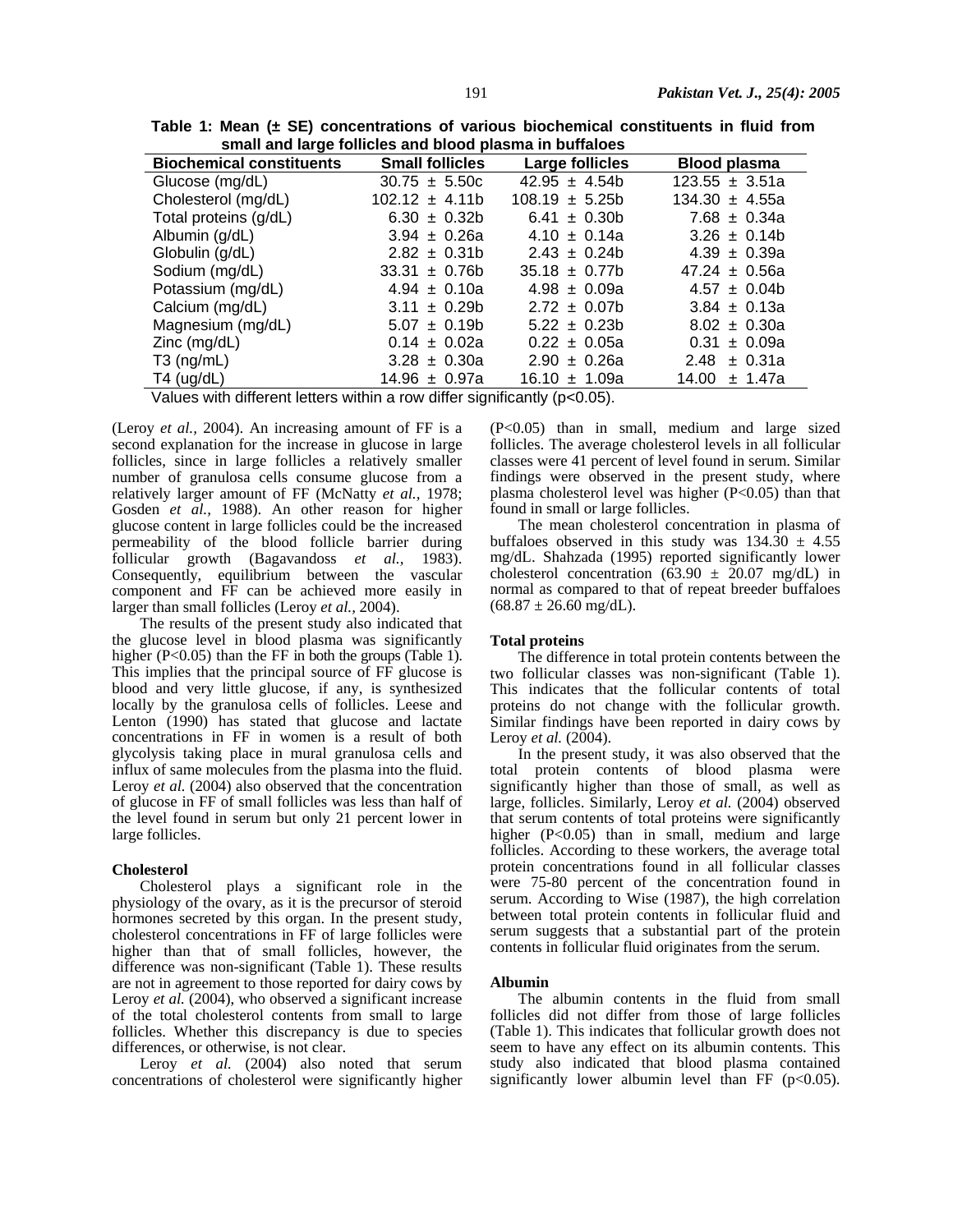This higher albumin level in FF than in plasma suggests an active inward transport of this compound from blood into the follicles which may be required for binding some chemicals as well as minerals inside the follicular fluid for various physiological functions including growth and maturation of follicles.

The overall mean plasma albumin level in buffaloes was  $3.26 \pm 0.14$  g/dL. These values are comparable to some earlier reports. Hamza and El-Abdin (1976) recorded the albumin level in blood of normal healthy buffalo as 3.4 g/100 mL, while Majeed *et al.* (1983) calculated it as  $2.70 \pm 0.04$  g/100 mL.

### **Globulin**

Globulin has a significant importance in the body due to its immunity producing activity. The mean globulin concentration in small sized follicles was 2.82  $\pm$  0.31 g/dL, while for large sized follicles, this value was  $2.43 \pm 0.24$  g/dL, the difference between two follicular classes was non significant. A significant difference was observed between levels of globulin in FF and plasma, the latter contained higher globulin than the former. This shows that the level of albumin was higher, while that of globulin was lower, in FF than the blood. The globulin present in FF, though in small quantity, might be necessary for protecting the follicle from external environments.

### **Electrolytes and trace elements**

The mean plasma sodium level was  $47.24 \pm 0.56$ mg/dL, while Singh *et al.* (1983) recorded the blood sodium level in buffaloes as  $134.66 \pm 2.72$  meq/liter. There was no effect of follicular size on FF sodium contents, although the value was higher in large than in small follicles. However, plasma sodium concentration was significantly higher than that in FF of small, as well as large, follicles (Table 1).

Potassium levels in small and large sized follicle classes in buffaloes were  $4.94 \pm 0.10$  and  $4.98 \pm 0.09$ mg/dL, respectively., the difference was non significant. In a recent study on dairy cows, Leroy *et al.* (2004) recorded the value of potassium in small, medium and large sized follicle classes as  $10.1 \pm 0.21$ ,  $7.90 \pm 0.28$  and  $6.00 \pm 0.23$  mM, respectively. Similarly, plasma potassium level in this study was  $4.57 \pm 0.04$  mg/dL. Leroy *et al.* (2004) reported blood potassium concentration of  $5.00 \pm 0.10$  mM in dairy cows.

In our study, potassium level in FF was significantly higher (P<0.05) than the plasma levels. Similar observations were made in cows by Leroy *et al.* (2004). This concentration gradient for potassium between serum and follicular fluid suggests an active inward transport of this cation (Gosden *et al.*, 1988). According to these workers, no correlation of follicular potassium contents with serum was found, indicating that potassium levels in follicular fluid may also be the result of local metabolism. It is also important to consider postmortem changes which can induce potassium concentration by leakage from damaged cells.

The mean calcium concentration in plasma of buffaloes included in this study was  $3.84 \pm 0.13$  mg/dL and the values of plasma calcium in small and large sized follicular group of animals were  $3.11 \pm 0.29$  and  $2.72 \pm 1.5$ 0.07 mg/dL, respectively (P>0.05). There was a significant difference between plasma and FF calcium levels, the values being higher in the blood than in FF from either follicle class.

The mean plasma magnesium concentration in buffaloes was  $8.02 \pm 0.30$  mg/dL. Prasad and Rao (1998) investigated the blood magnesium level as 1.88-25 mg/100 mL in anoestrus and repeat breeder crossbred cows, while 2.38 µg/100 mL in normal cows. In buffaloes included in the present study, there was significantly higher  $(P< 0.05)$  concentration of significantly higher  $(P<0.05)$  concentration magnesium in plasma as compared to FF from each sized follicle. However, the difference in FF magnesium concentration between small and large follicles was non significant.

Leonhard (2000) has reviewed that zinc ions are involved in the process of cell division, development and differentiation and in the control of gene expression. Zinc deficiency can affect spermatogenesis as well as embryonic development and parturition. In this study, zinc contents in the fluid from small and large follicles differed non-significantly. Similarly, zinc contents in the plasma and follicular fluid were the same (Table 1).

Thus, the concentrations of none of the electrolytes or trace elements included in this study differed between small and large follicles. Whether these elements play any significant role in the follicular development in the buffalo is not clear. The concentrations of sodium, calcium and magnesium were higher in blood plasma than in FF, while reverse was true for potassium. Zinc concentrations did not differ between blood and FF. The physiological significance of this profile of electrolytes and trace elements in plasma and FF remains to be investigated.

### **Thyroid hormones**

In this study, triiodothyronine levels in small sized follicles was  $3.28 \pm 0.30$  ng/mL and  $2.90 \pm 0.26$  ng/mL for large sized follicle class. For thyroxine, these levels were  $14.96 \pm 0.97$  and  $16.10 \pm 1.09$  µg/dL in small and large follicles, respectively. The differences in the contents of two hormones between the two follicle classes were non-significant (Table 1).

Mean plasma value of triiodothyronine in buffaloes was  $2.48 \pm 0.31$  ng/mL, while for thyxoine this value was  $14.00 \pm 1.47$  µg/dL. According to Campos (1995), blood concentrations of triiodothyronine averaged 1.36, 1.34 and 1.38 nmol/L, while for thyroxine these values were 40.56, 38.72 and 39.39 nmol/L for crossbred, Brownswiss and Holstein cows, respectively.

Manalu *et al.* (1997) analyzed blood thyroid hormones of goat during different stages of pregnancy. Mean concentrations of triiodothyronine and thyroxine were lower in aborting (68.25 and 47.76 ng/mL), twin bearing (75.26 and 39.31 ng/mL) and single bearing goats (71.76 and 45.78 ng/mL) than in non-pregnant